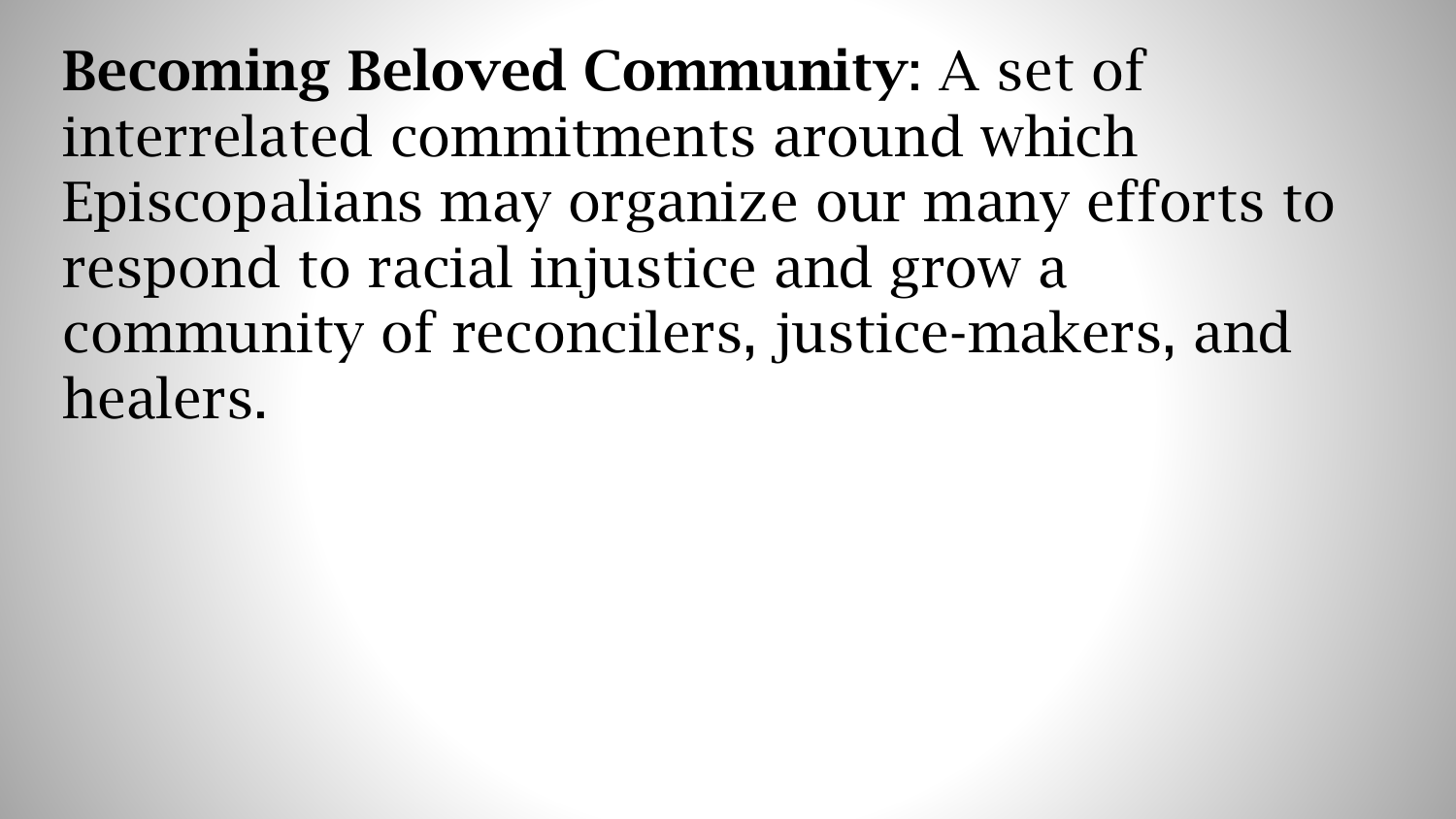Becoming Beloved Community: A set of interrelated commitments around which Episcopalians may organize our many efforts to respond to racial injustice and grow a community of reconcilers, justice-makers, and healers.

Presiding Bishop Michael Curry speaks of living the Christian life as "the Way of Love."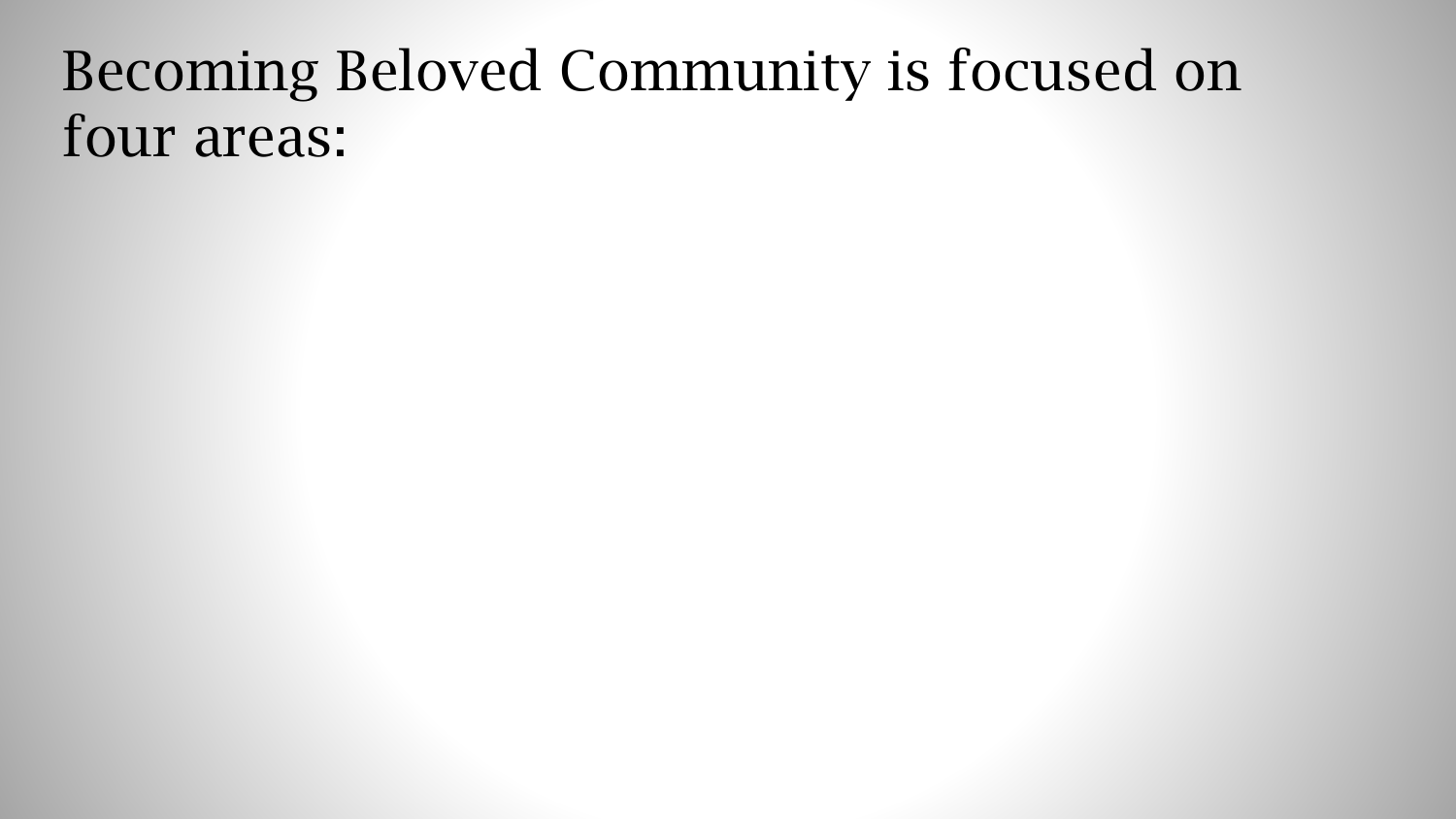1. Telling the Truth: Who are we? What things have we done or left undone regarding racial justice and healing?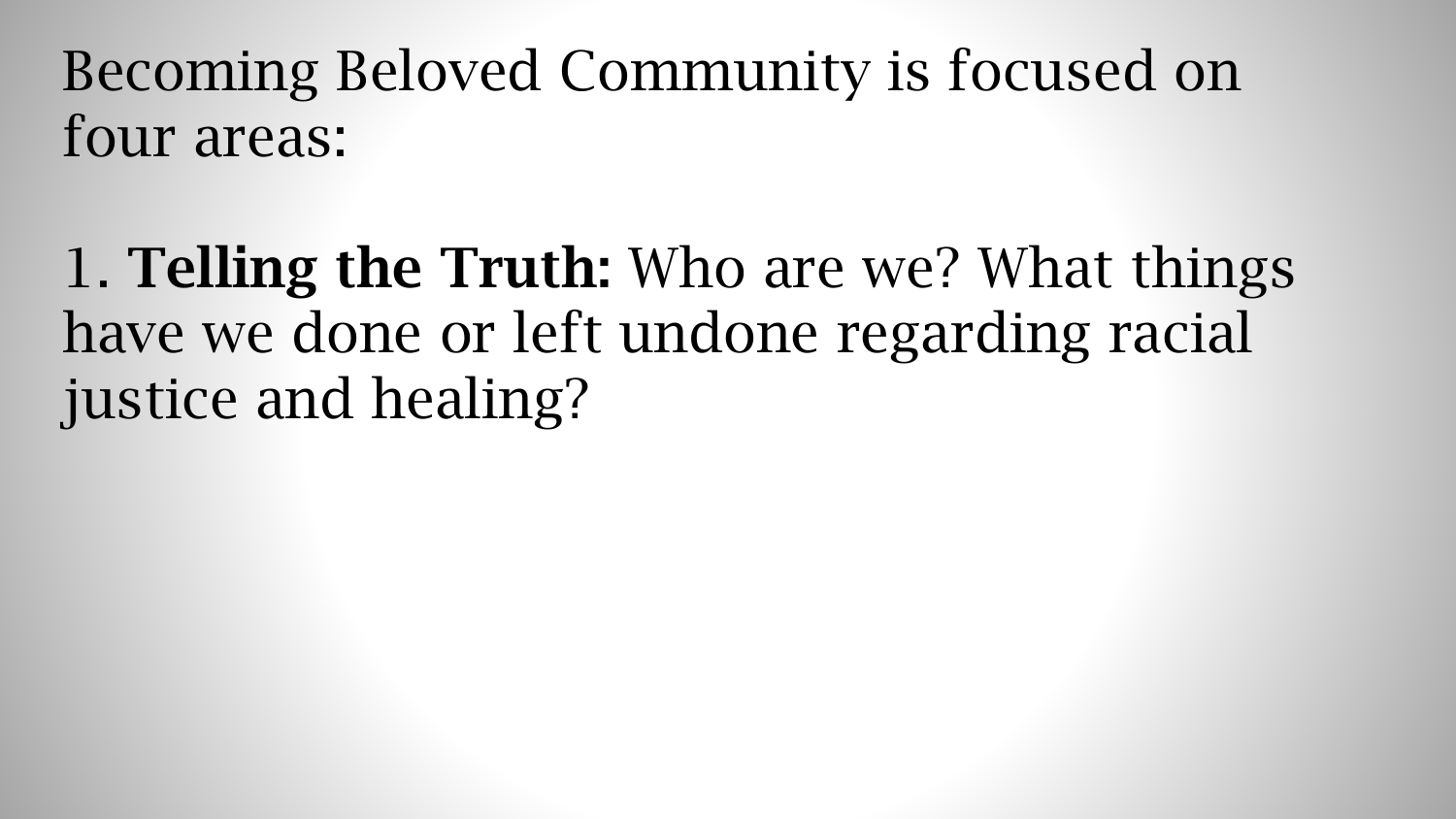- 1. Telling the Truth: Who are we? What things have we done or left undone regarding racial justice and healing?
- 2. Repairing the Breach: What institutions and systems are broken? How will we participate in repair, restoration, and healing of people, institutions and systems?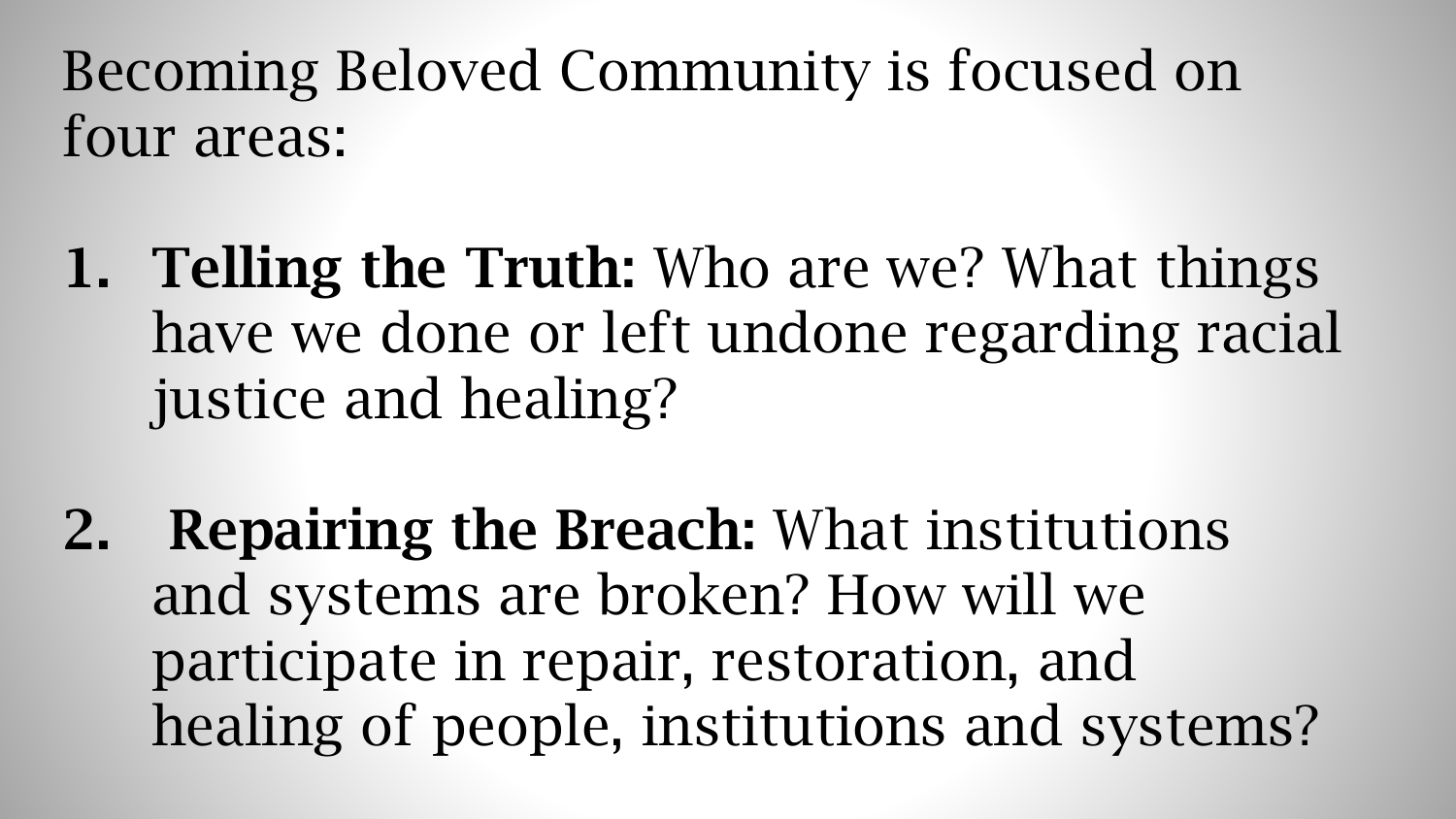3. Practicing the Way of Love: How will we grow as reconcilers, healers, and justicebearers? How will we actively grow relationships across dividing walls and seek Christ in the other?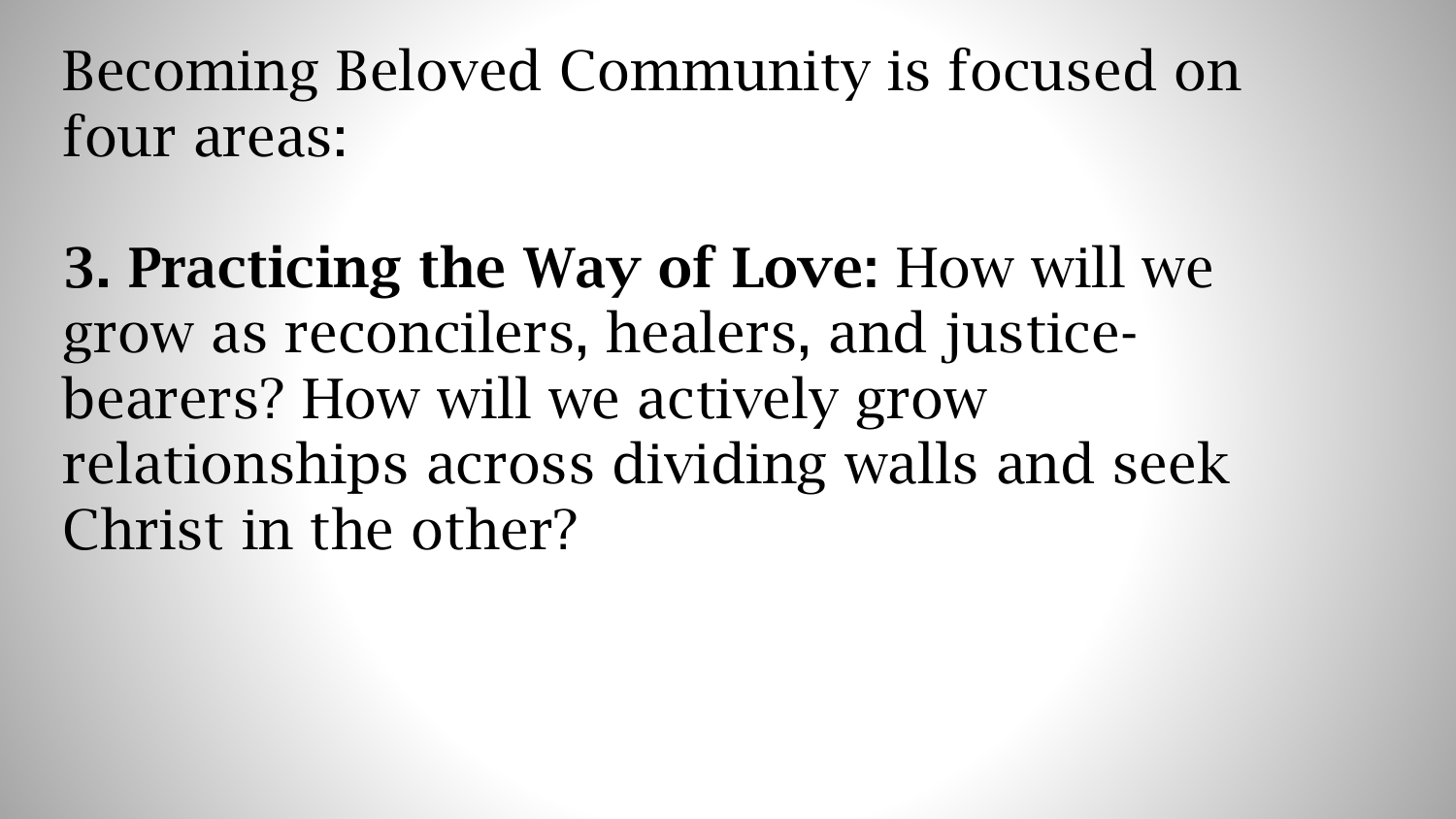4. Proclaiming the Dream: How can we publicly acknowledge things done and left undone? What does Beloved Community look like in this place? What behaviors and commitments will foster reconciliation, justice, and healing?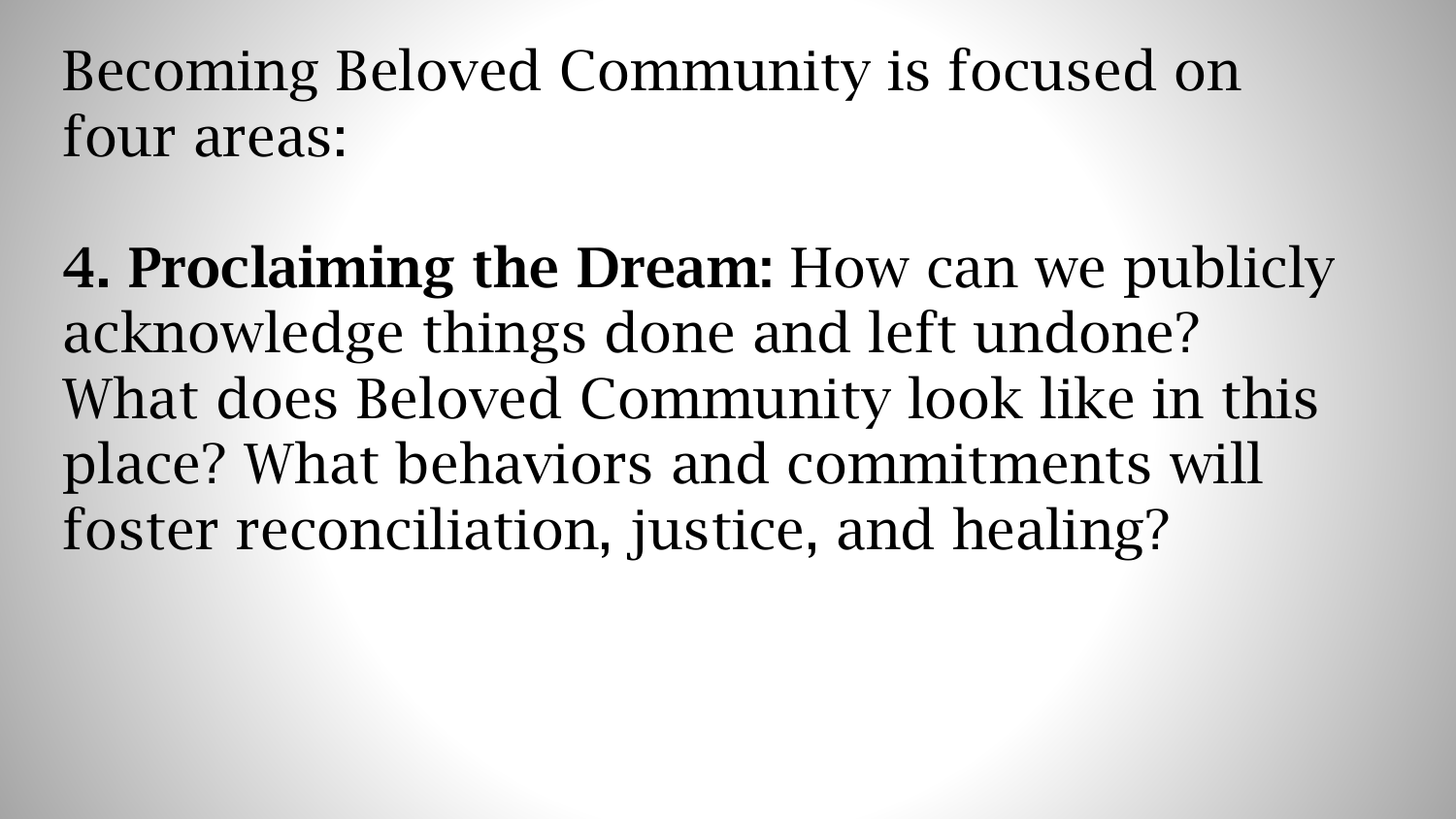- 1. Telling the Truth: Confession
- 2. Repairing the Breach: Repentance
- 3. Practicing the Way of Love: Forgiveness
- 4. Proclaiming the Dream: Amendment of Life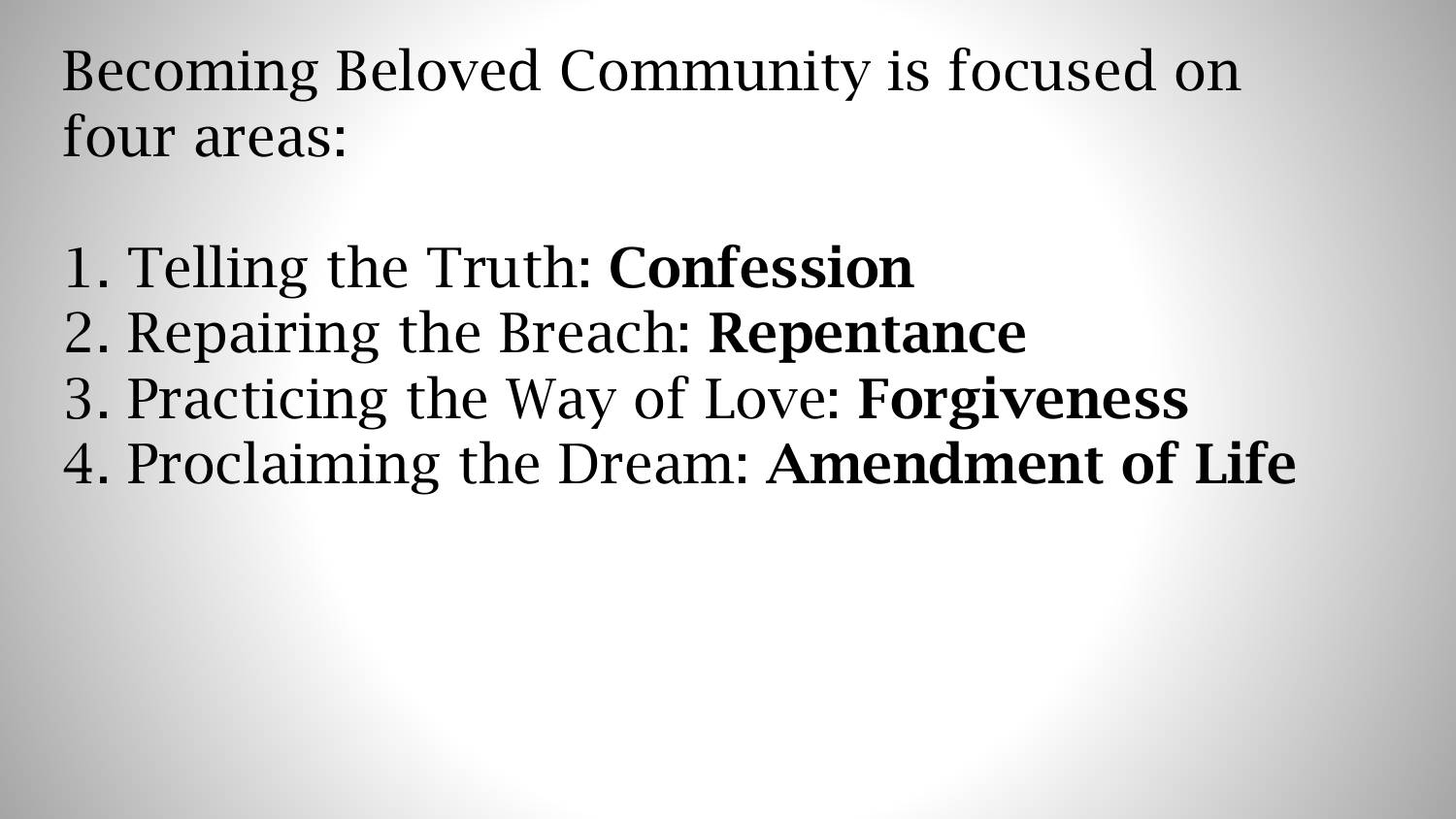Building Block One: Provides an introduction, overview of the course, definitions of terms and concepts we will be using throughout the series, and several resources for getting started on your journey toward building Beloved Community.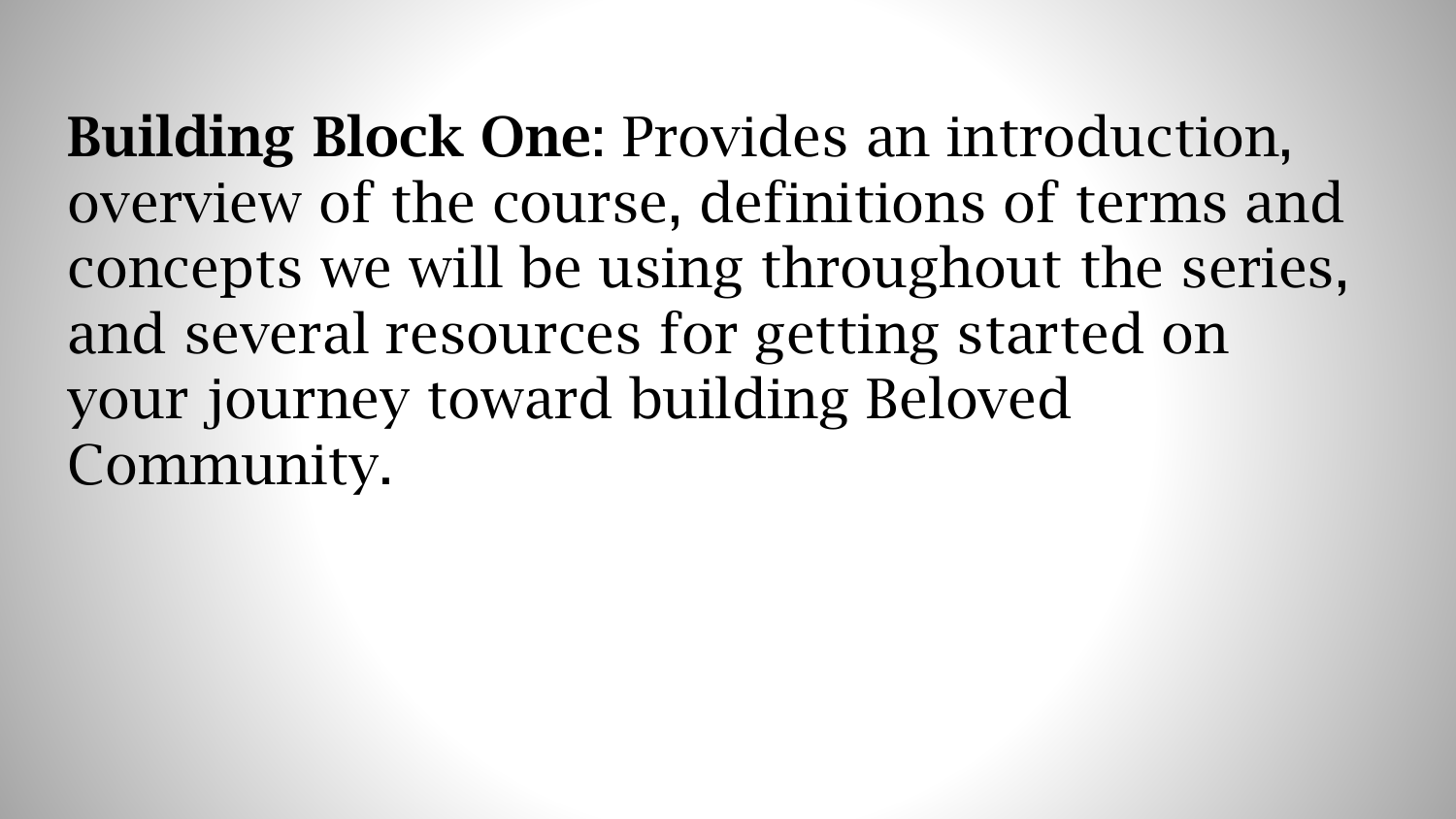Building Block One: Provides an introduction, overview of the course, definitions of terms and concepts we will be using throughout the series, and several resources for getting started on your journey toward building Beloved Community.

Building Block Two: Briefly covers the history of race and racism in American culture.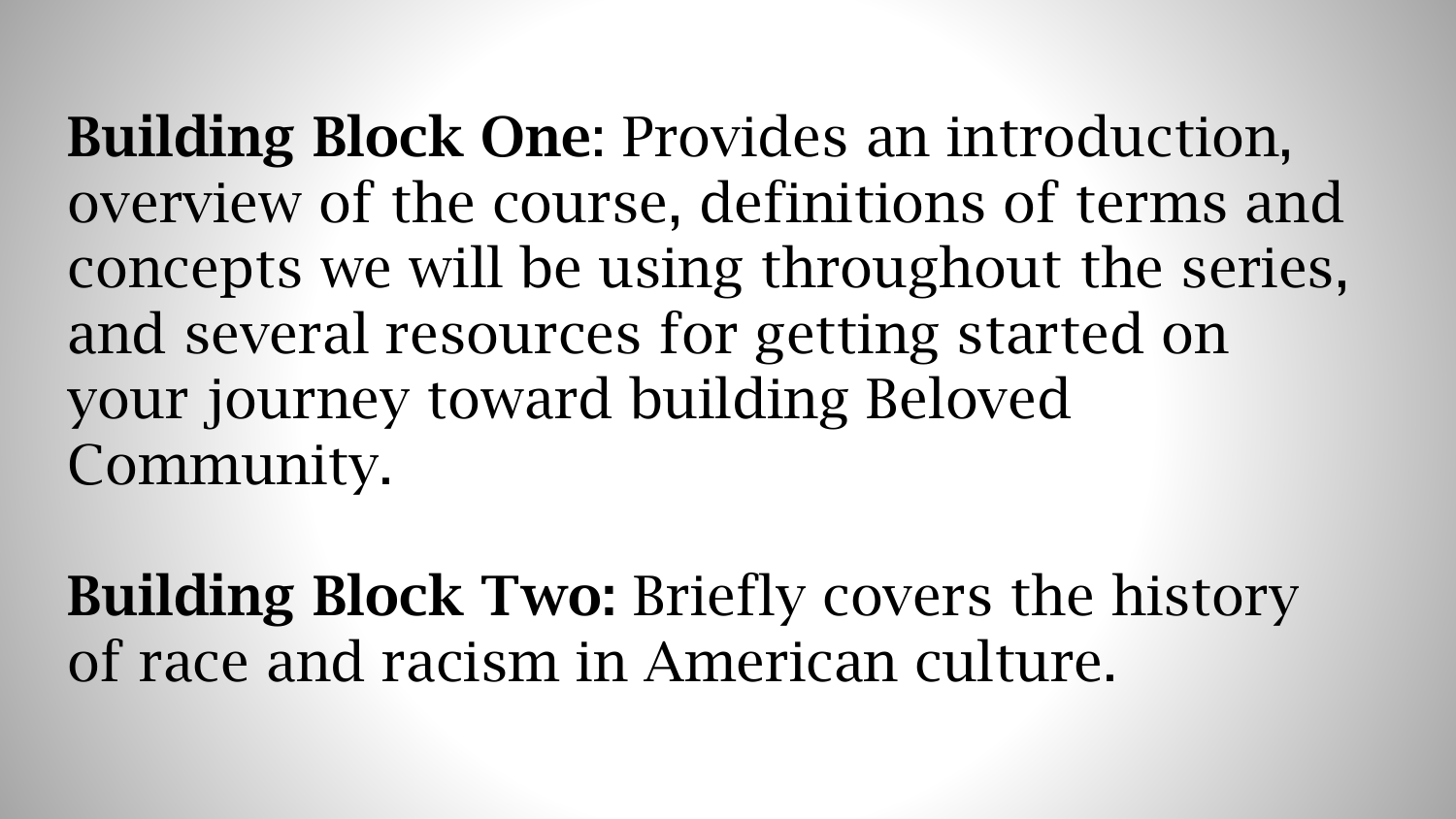## Building Block Three: Dives deeper into the contemporary context of systemic racism and its consequences.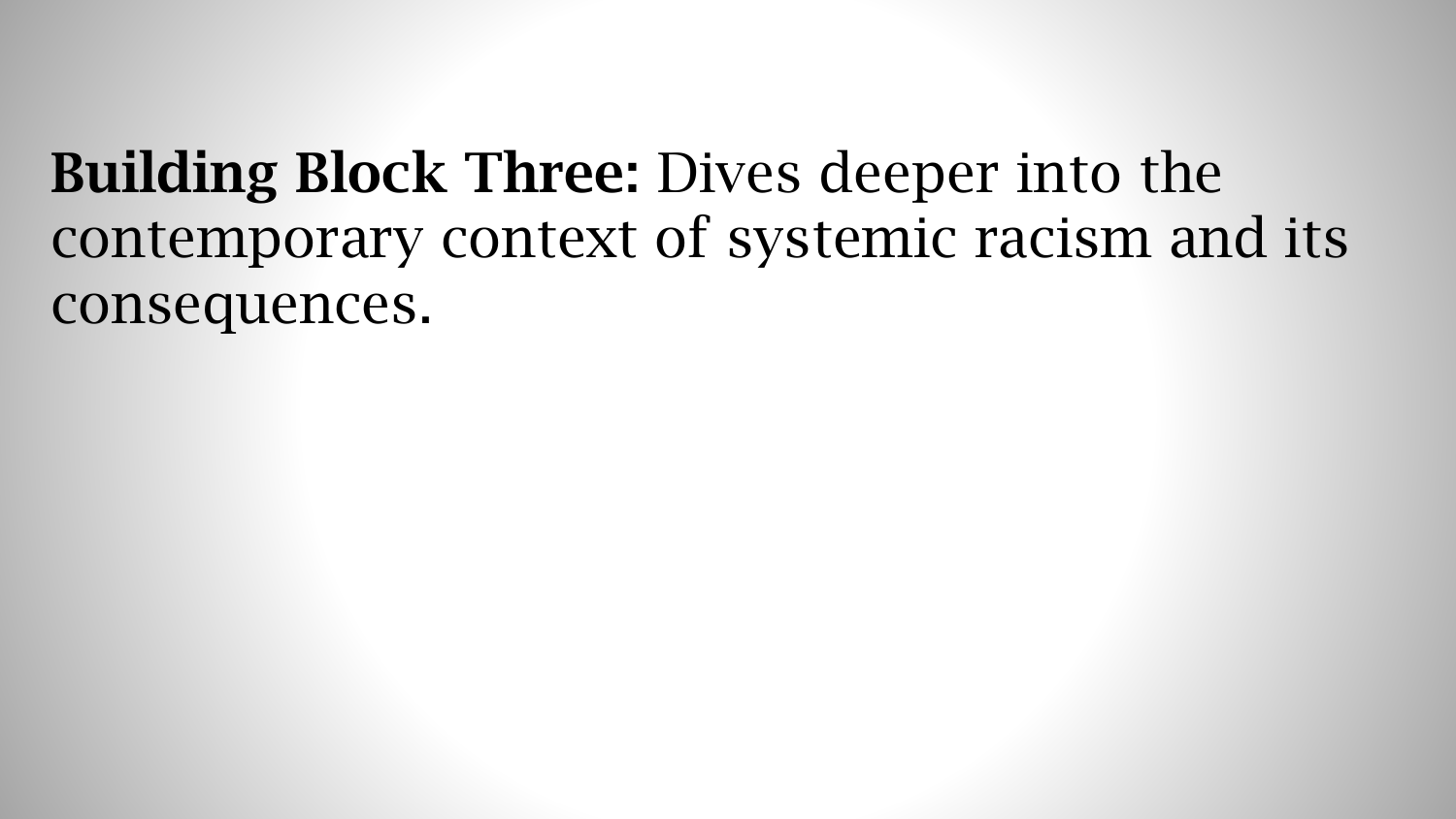Building Block Three: Dives deeper into the contemporary context of systemic racism and its consequences.

Building Block Four: Focuses on the historical background of race and The Episcopal Church and the Christian call to resist racism.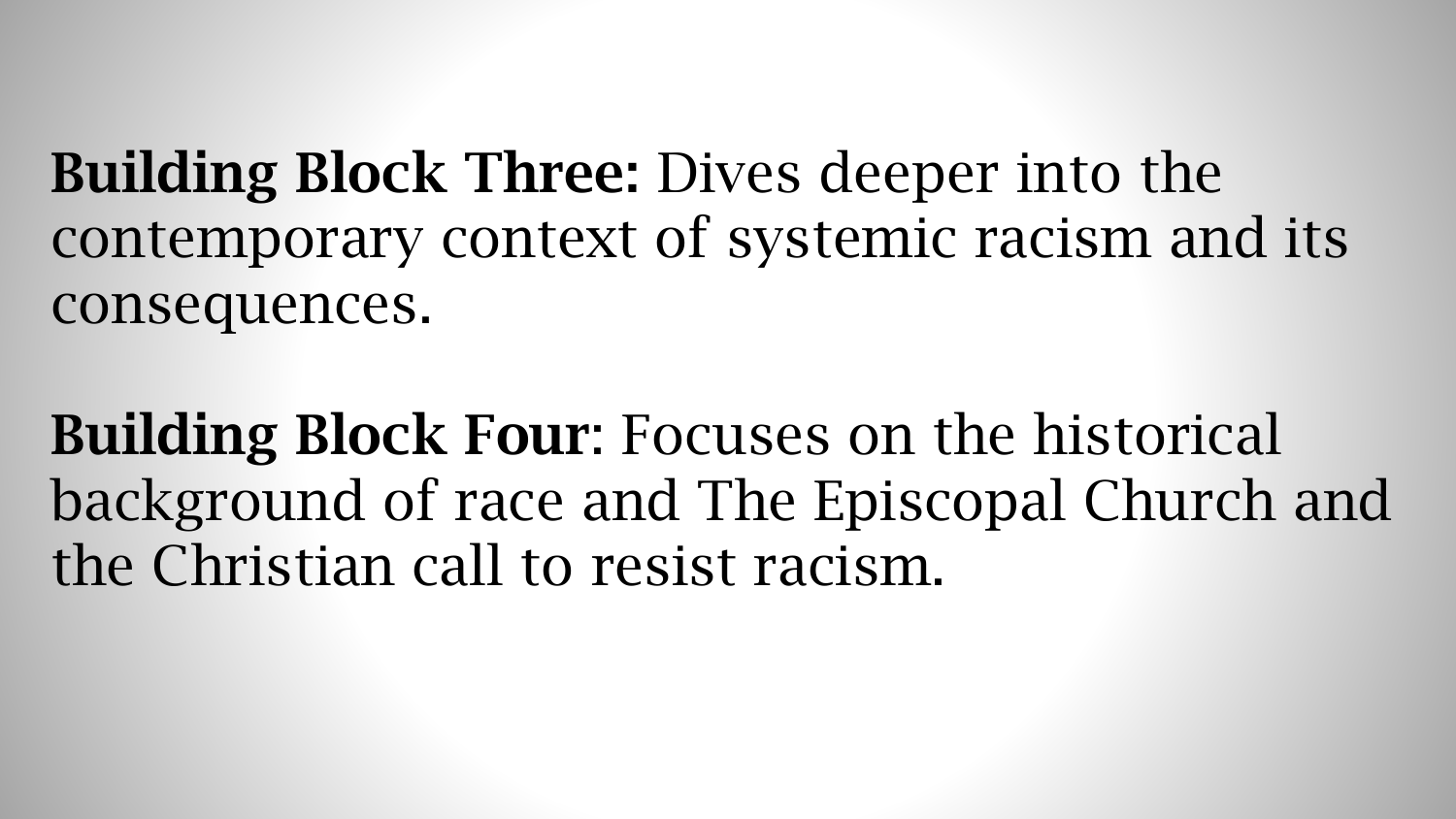Building Block Five: Addresses racial reconciliation, personal empowerment, and the obstacles to Becoming Beloved Community in the church. Key to this session: addressing the operation of white privilege in our society.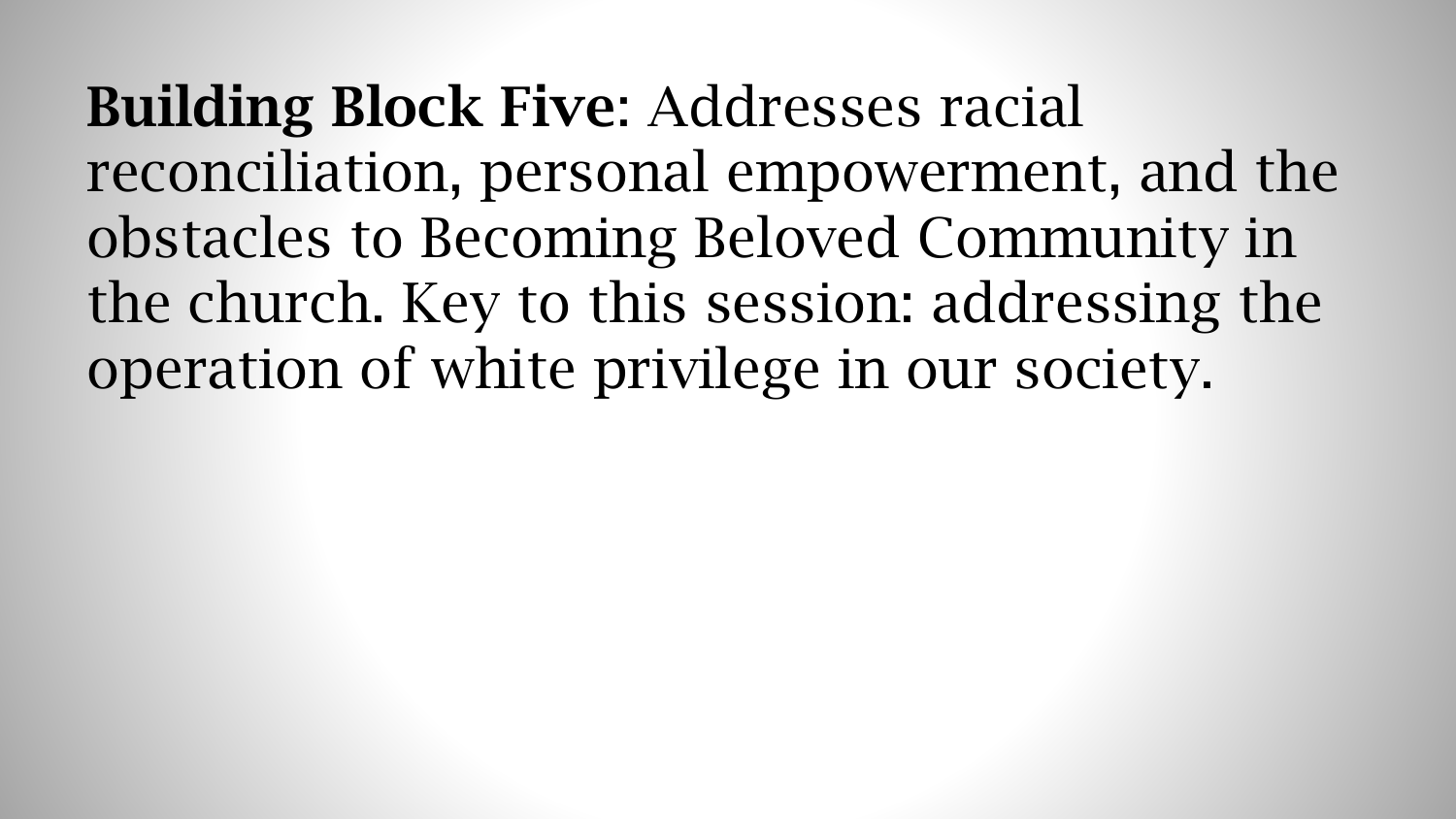Building Block Five: Addresses racial reconciliation, personal empowerment, and the obstacles to Becoming Beloved Community in the church. Key to this session: addressing the operation of white privilege in our society.

Building Block Six: Presents concepts and best actions for Christians and churches to take toward actively building Beloved Community in their congregations and communities.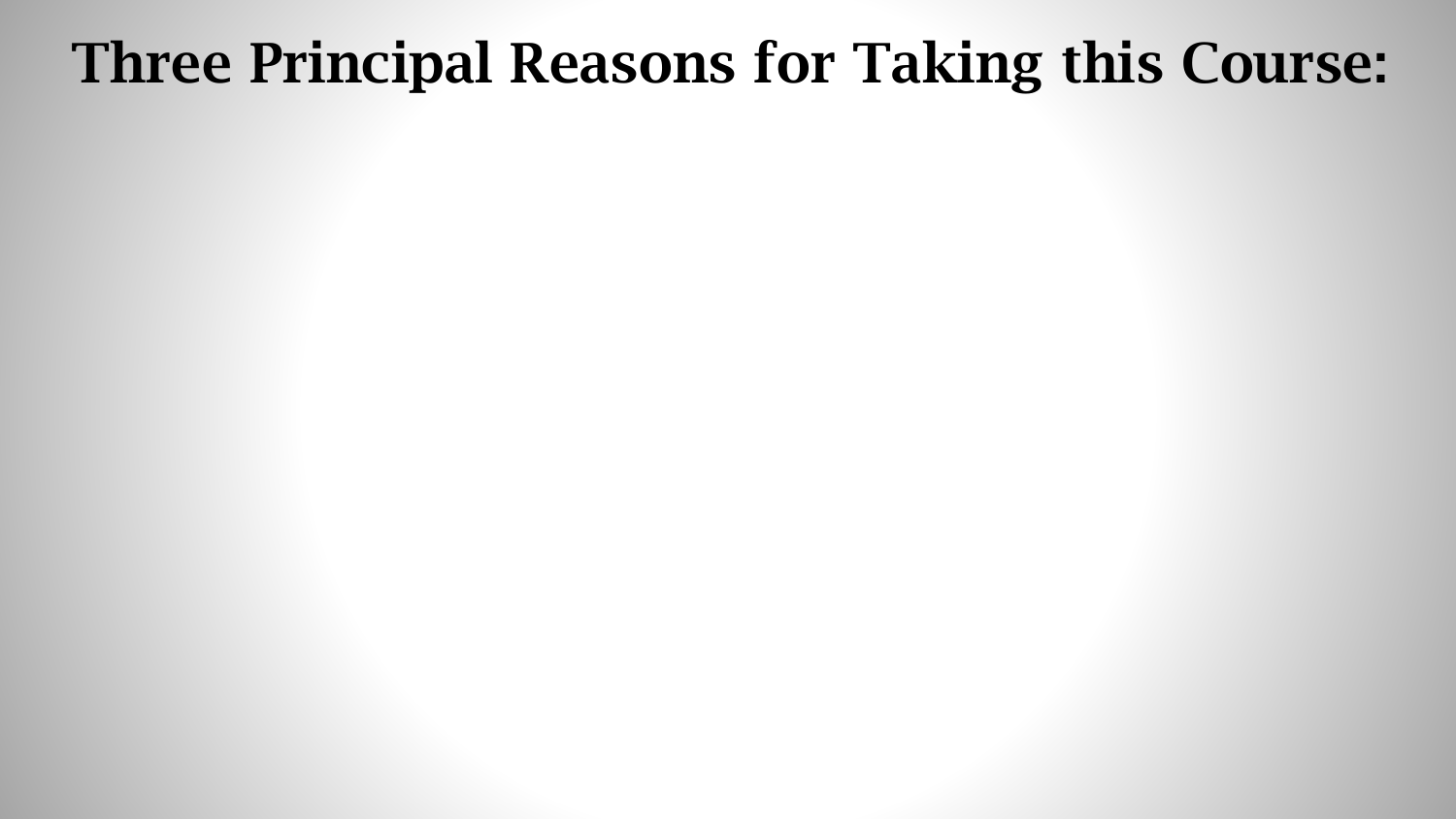1. Addressing race in America is a challenge to Becoming Beloved Community and Christian responsibility.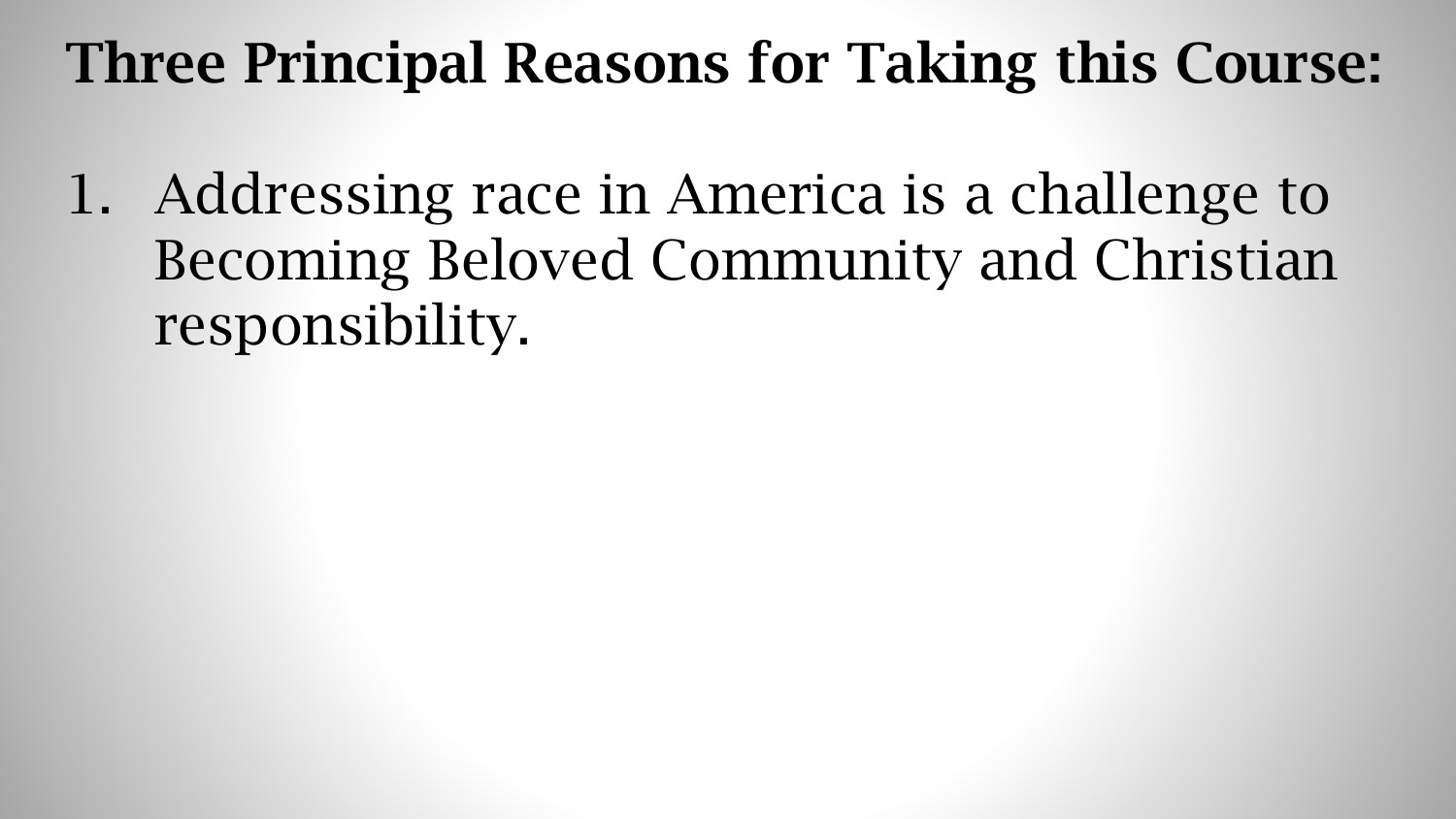- 1. Addressing race in America is a challenge to Becoming Beloved Community and Christian responsibility.
- 2. Racial and ethnic diversity in the United States has increased substantially in the past 50 years and is likely to continue increasing. It is imperative that we find a way for us to work together.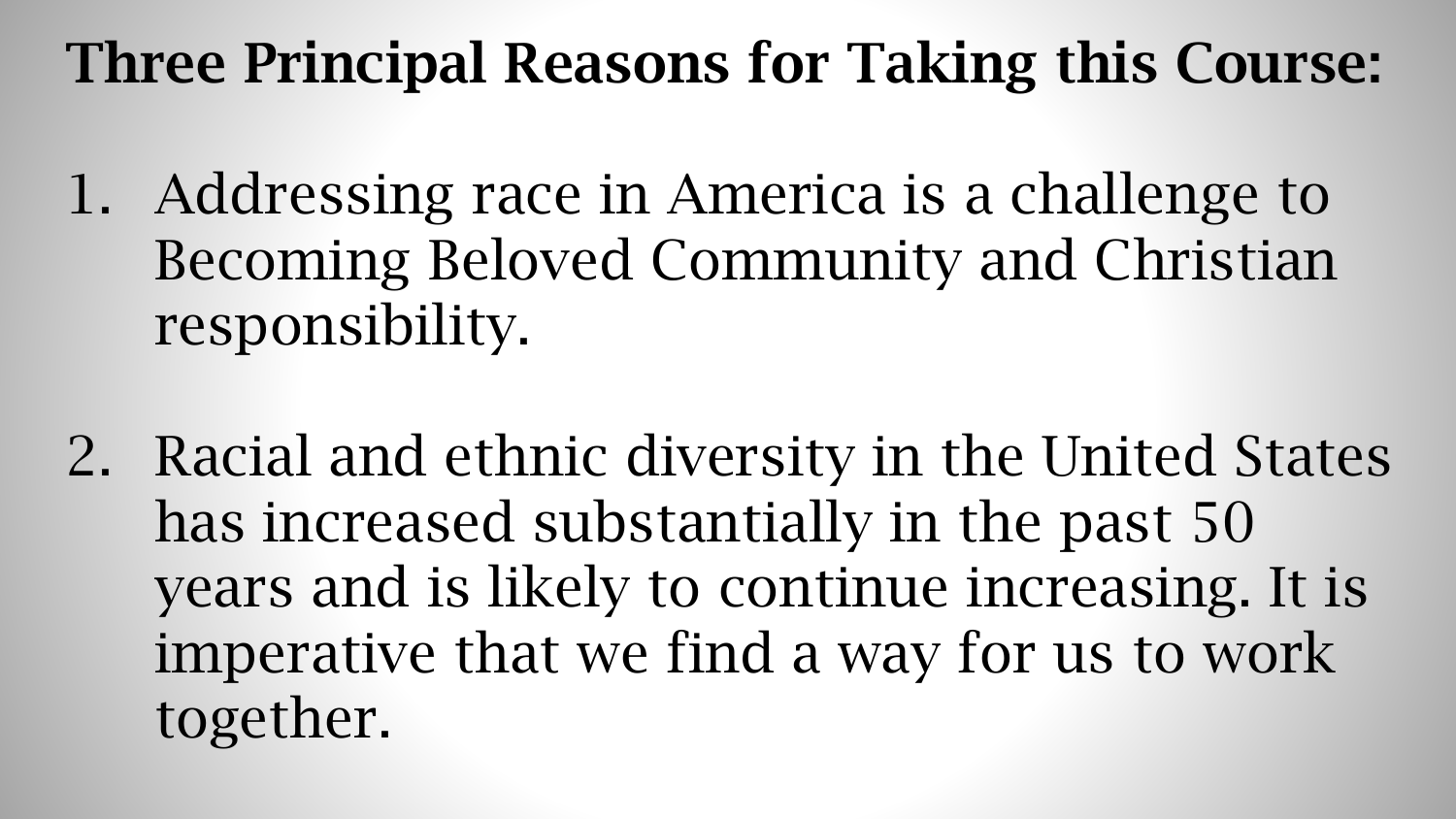3. These changing demographics are key to the continuation of the church. The Episcopal Church is overwhelmingly white in a nation that is increasingly diverse.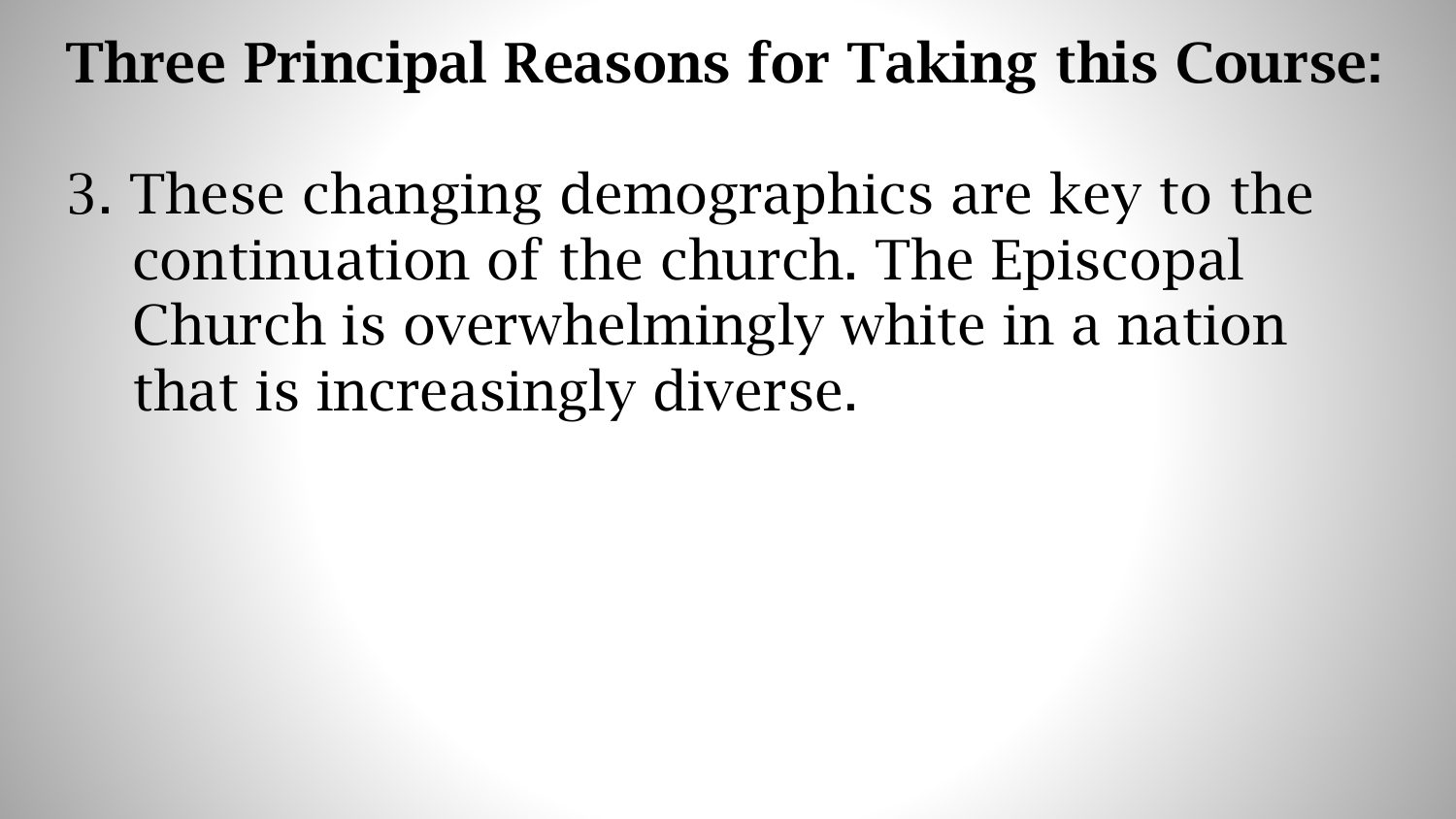#### *For Social Justice*

Grant, O God, that your holy and life-giving Spirit may so move every human heart, and especially the hearts of the people of this land, that barriers which divide us may crumble, suspicions disappear, and hatreds cease; that our divisions being healed, we may live in justice and peace; through Jesus Christ our Lord. *Amen.*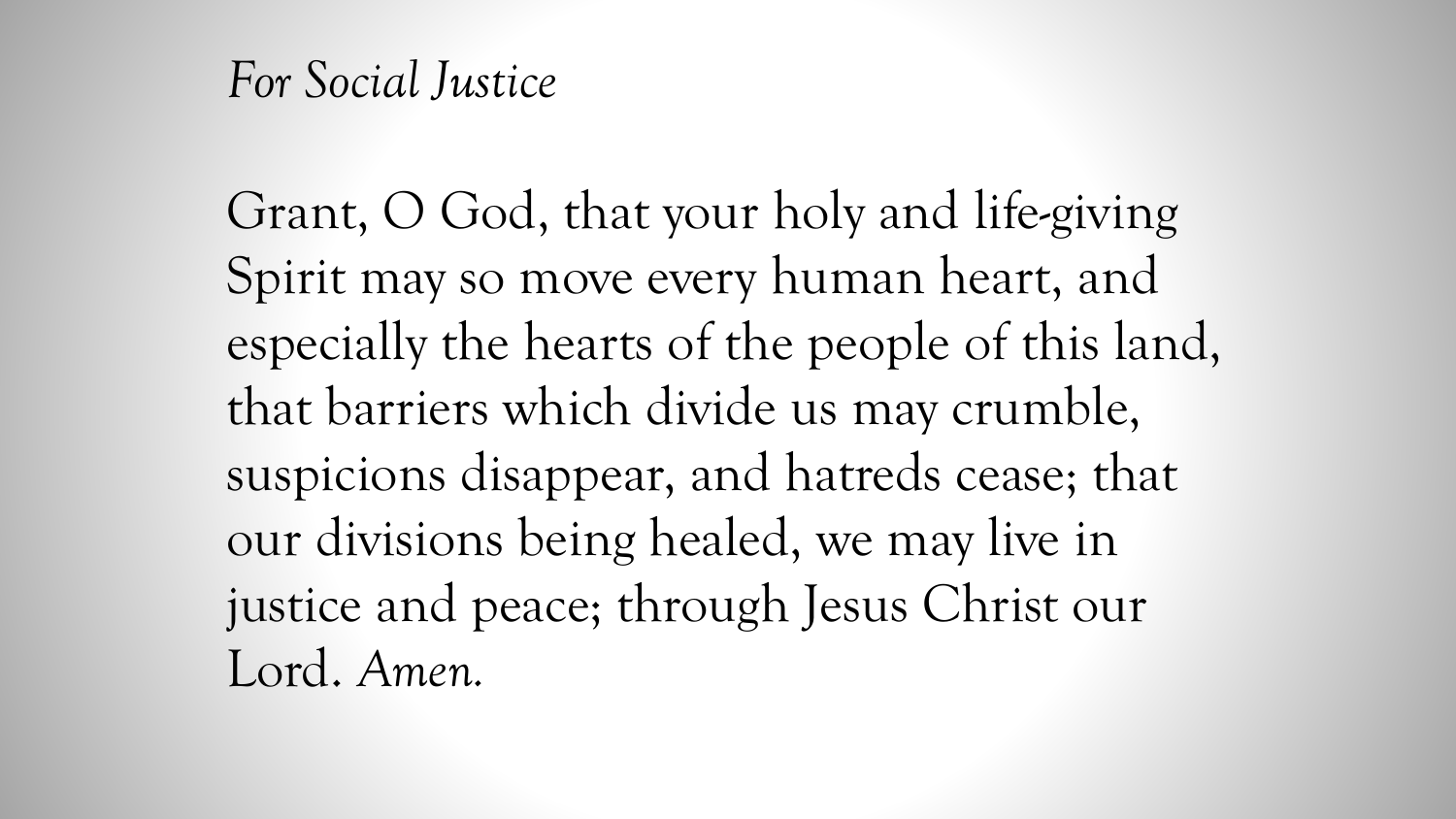#### Race/Racism:

• Generally refers to the visible, phenotypical characteristics, such as skin color, hair texture or form, eye shape, nose shape and width, and lip shape and width, that distinguish the appearance of various individuals and populations. These visible traits are used to put people with similar traits into groups that are commonly called races.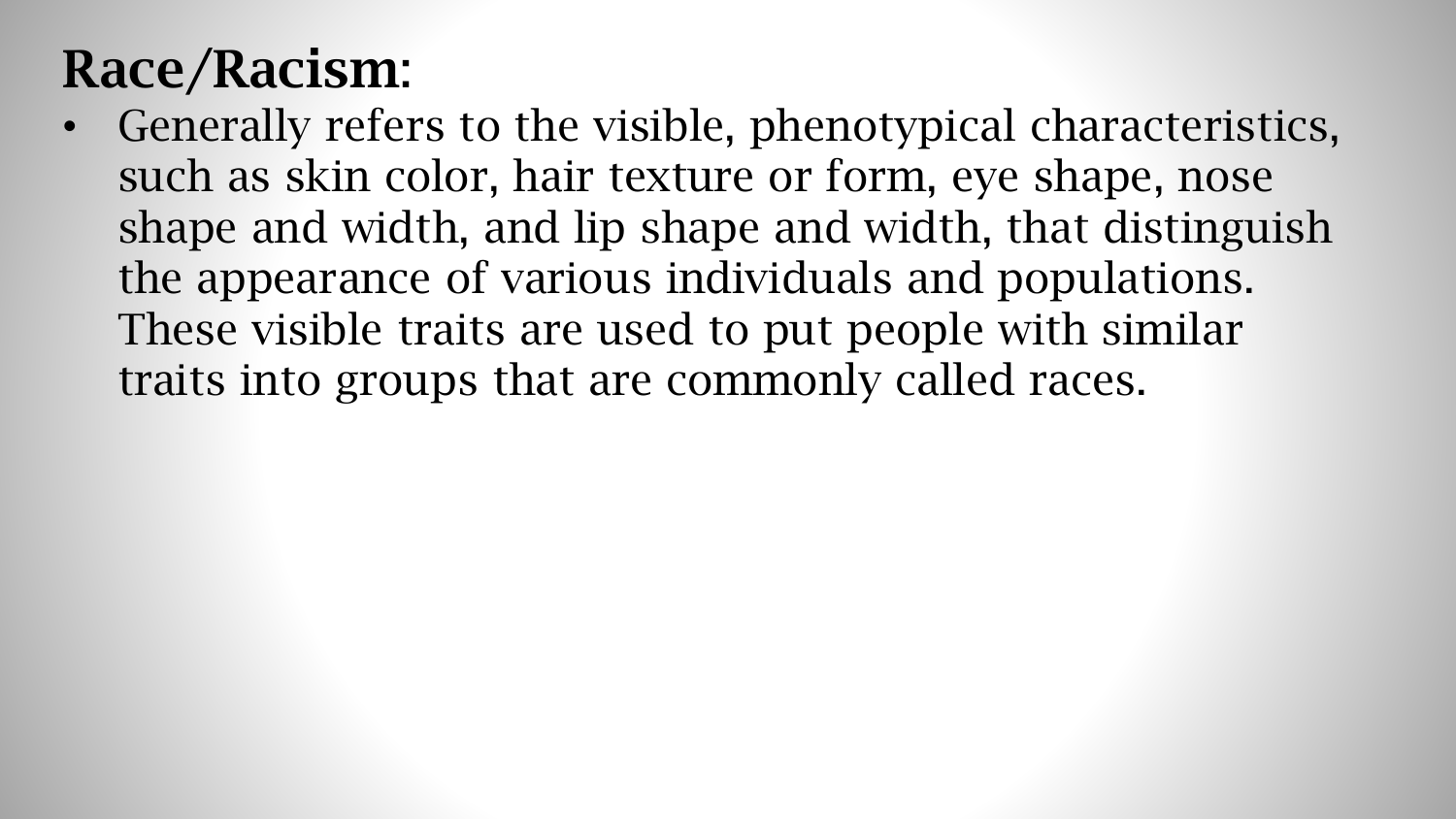## Race/Racism:

- Generally refers to the visible, phenotypical characteristics, such as skin color, hair texture or form, eye shape, nose shape and width, and lip shape and width, that distinguish the appearance of various individuals and populations. These visible traits are used to put people with similar traits into groups that are commonly called races.
- Race is an ideology, a belief system, and a powerful social construct.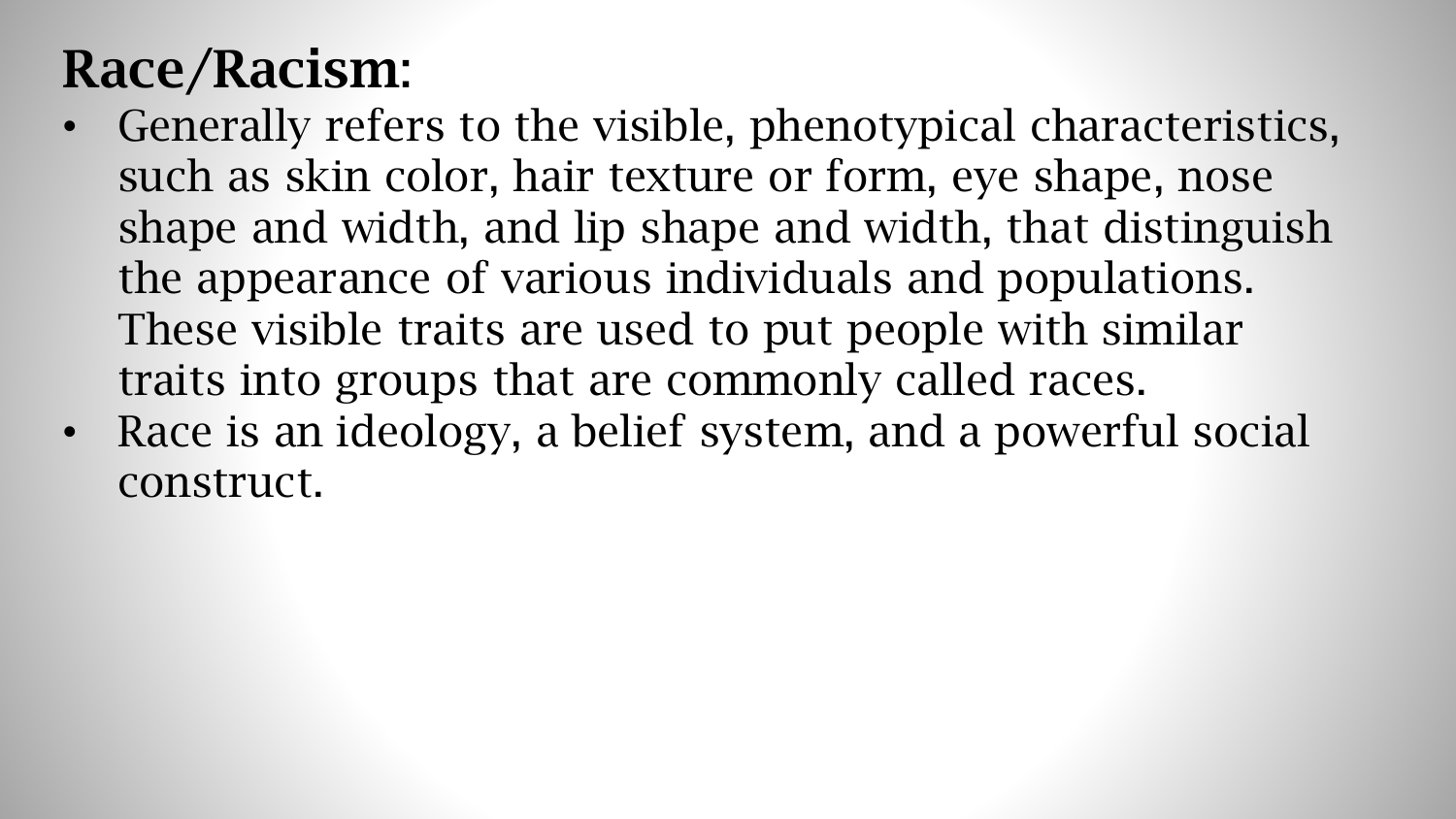## Race/Racism:

- Generally refers to the visible, phenotypical characteristics, such as skin color, hair texture or form, eye shape, nose shape and width, and lip shape and width, that distinguish the appearance of various individuals and populations. These visible traits are used to put people with similar traits into groups that are commonly called races.
- Race is an ideology, a belief system, and a powerful social construct.
- The social construction of race was necessary to support the system of slavery in the New World, and the imperialist expansion that was essentially the global conquering or subjugation of peoples of color.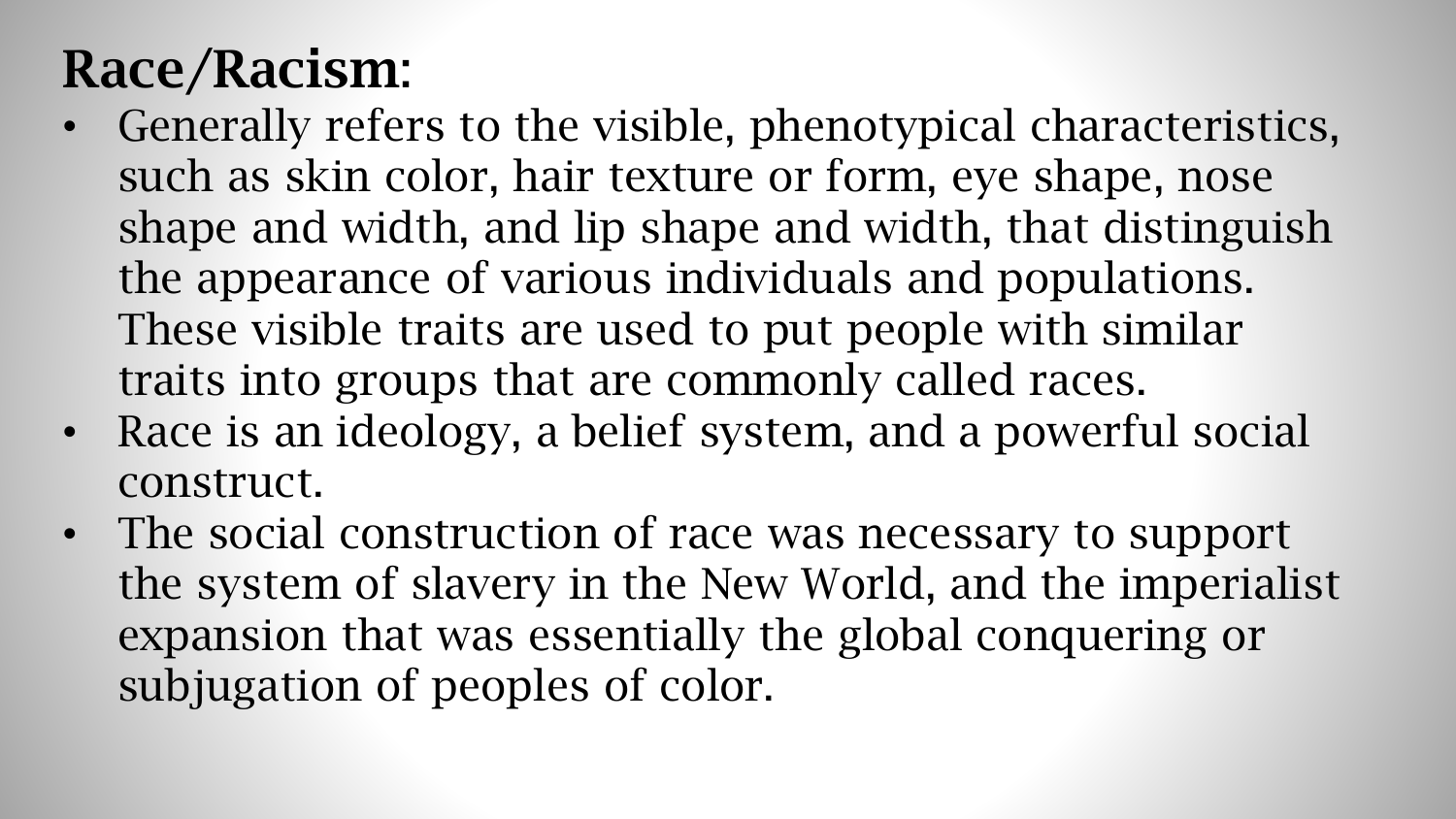## Systemic Racism:

• The cumulative system of public policies, institutional practices, cultural and social norms that intersect and operate in ways that tend to perpetuate social inequalities and inequities by racial groups.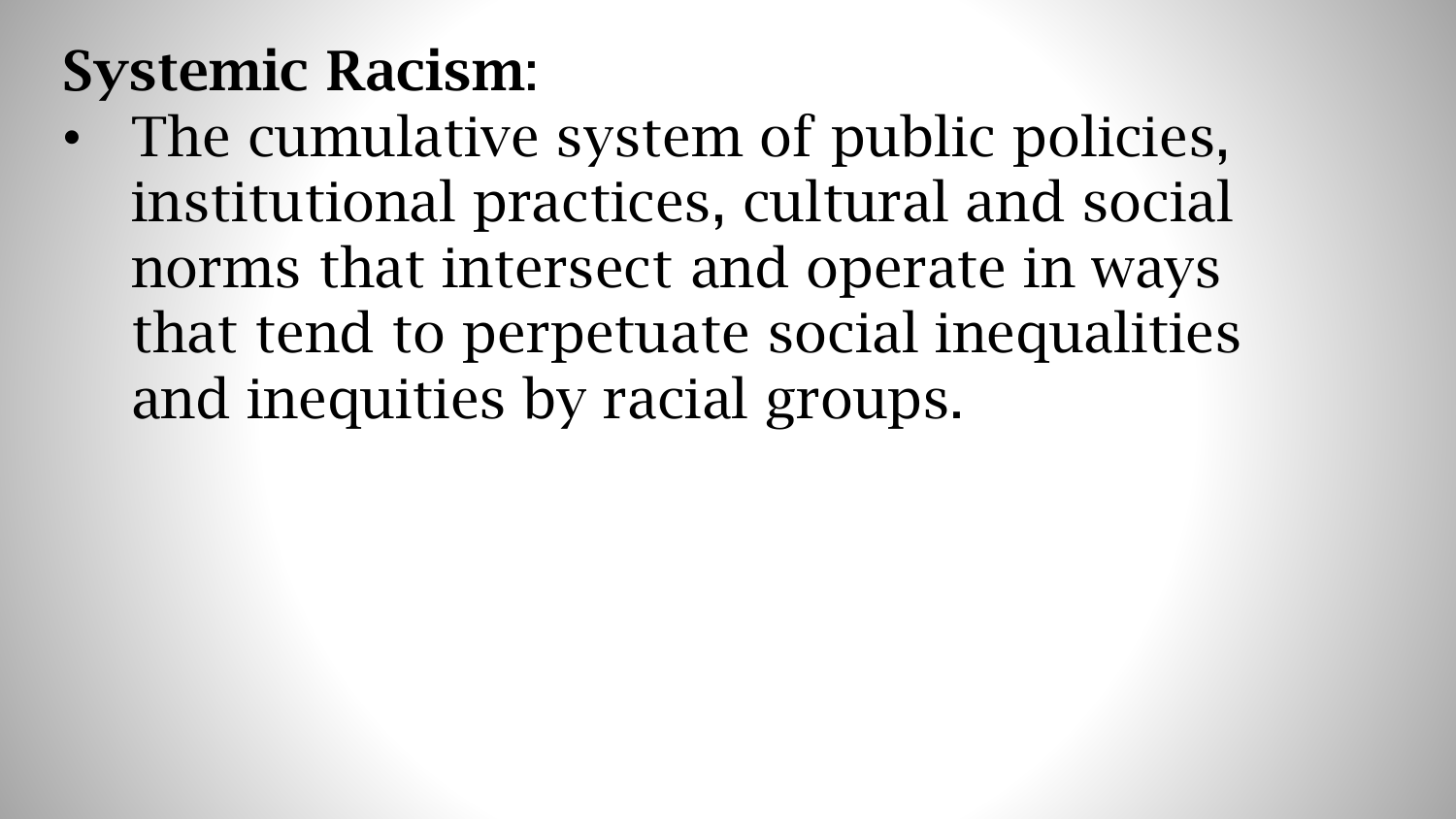# Systemic Racism:

- The cumulative system of public policies, institutional practices, cultural and social norms that intersect and operate in ways that tend to perpetuate social inequalities and inequities by racial groups.
- It's a means of highlighting aspects of our national history and culture that have tended to provide privileges associated with whiteness and disadvantages associated with people of color.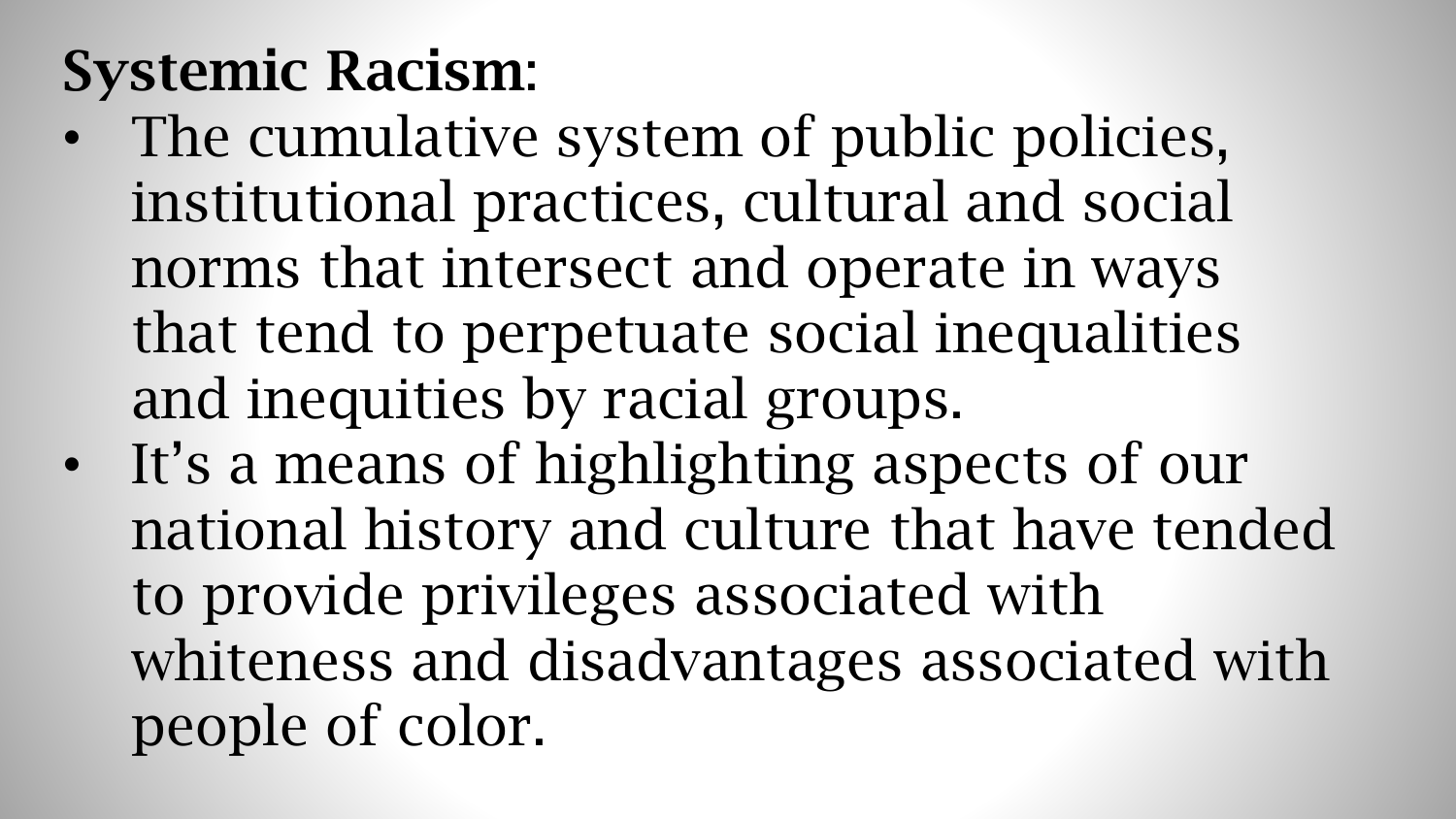## Structural/Systemic Aspect:

• Refers to how privileges and disadvantages are embedded in everyday life and have persisted and adapted over time. Systemic racism is a society-wide concept and is not based on the actions of individuals or a few institutions.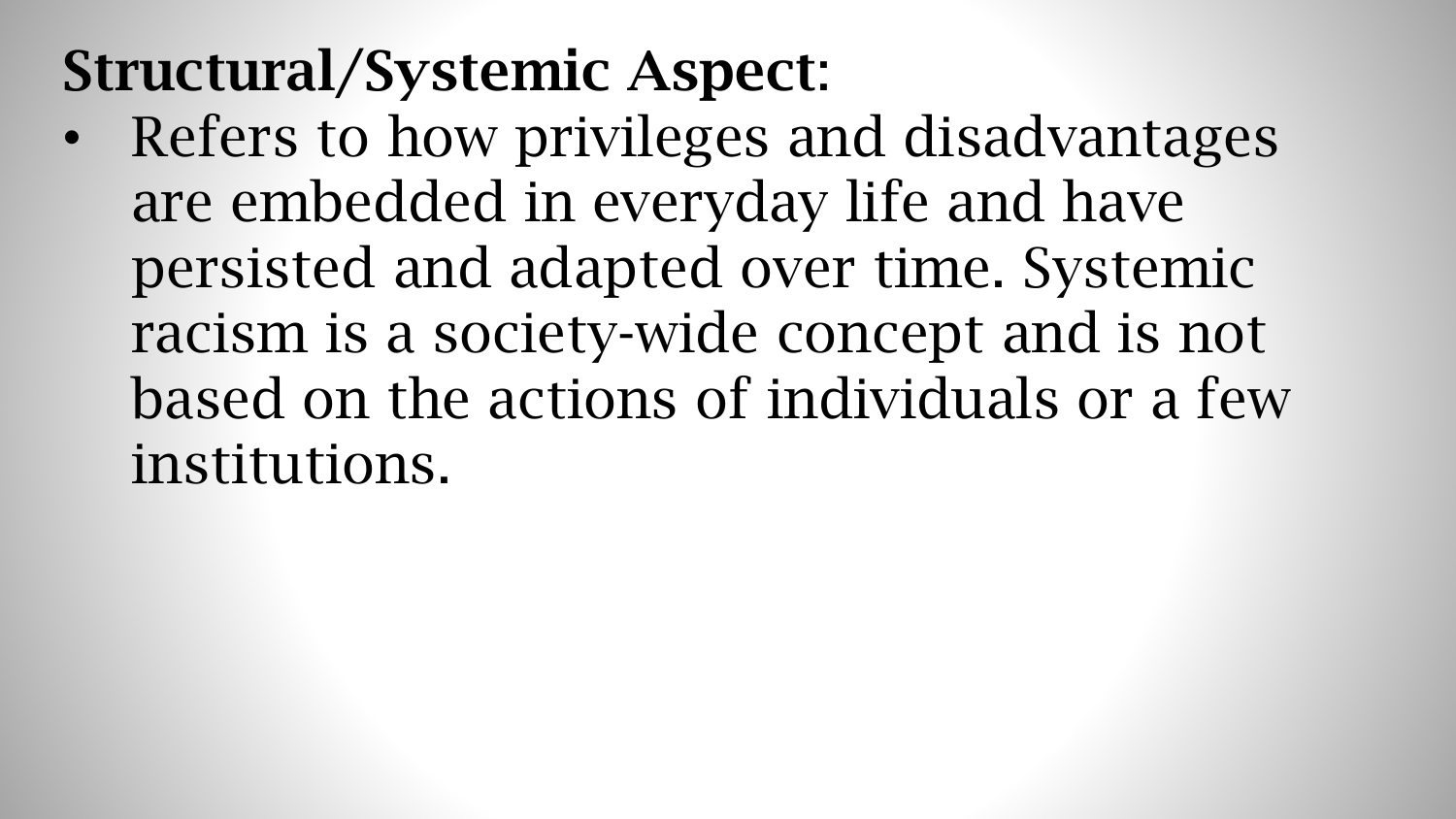# Structural/Systemic Aspect:

- Refers to how privileges and disadvantages are embedded in everyday life and have persisted and adapted over time. Systemic racism is a society-wide concept and is not based on the actions of individuals or a few institutions.
- Instead, systemic racism is a part of our structure – economic, political, educational, judicial, and social systems throughout our society.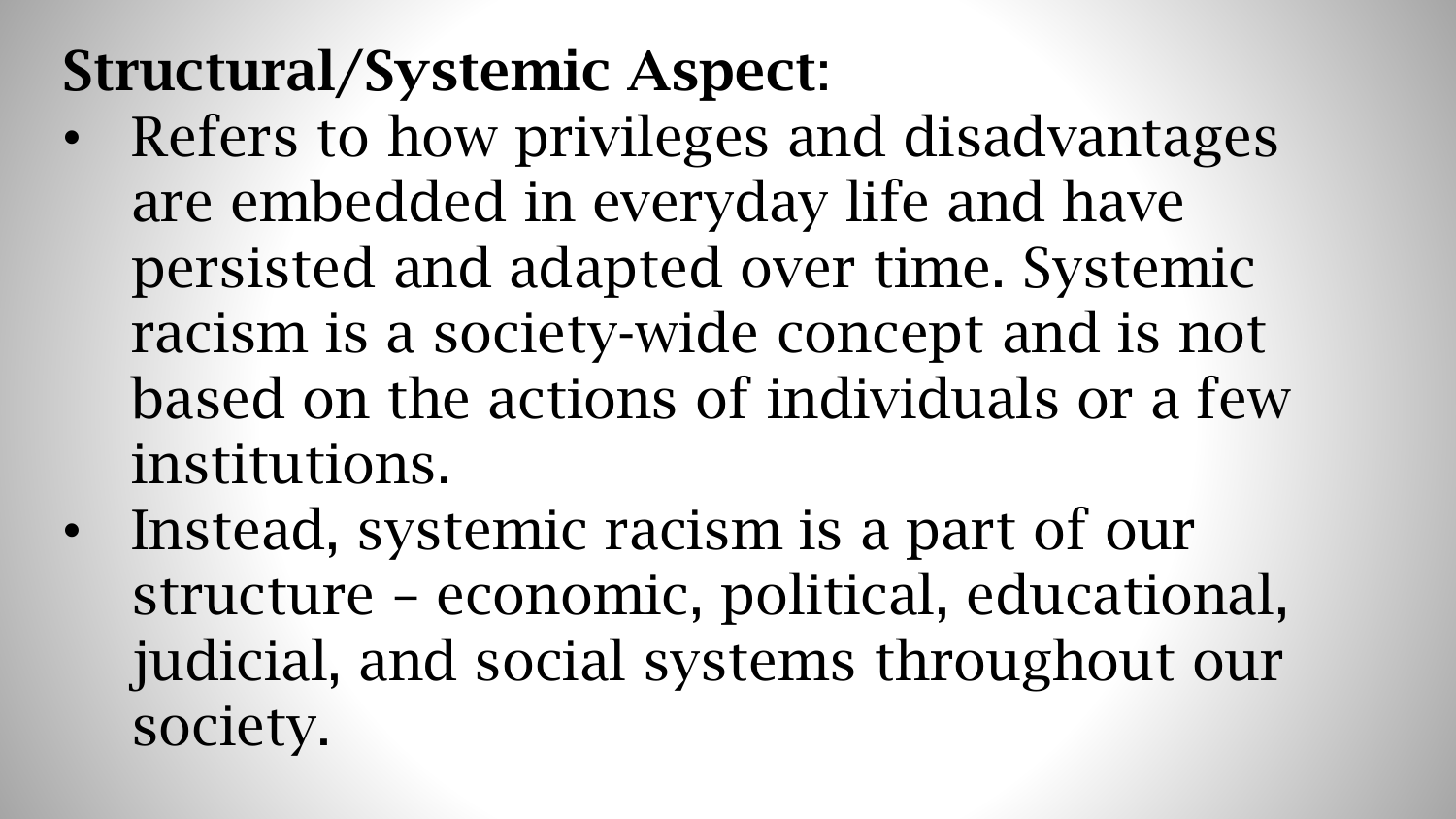# White Privilege:

• The unearned, largely unacknowledged social advantages that white people receive in society in comparison to other racial groups.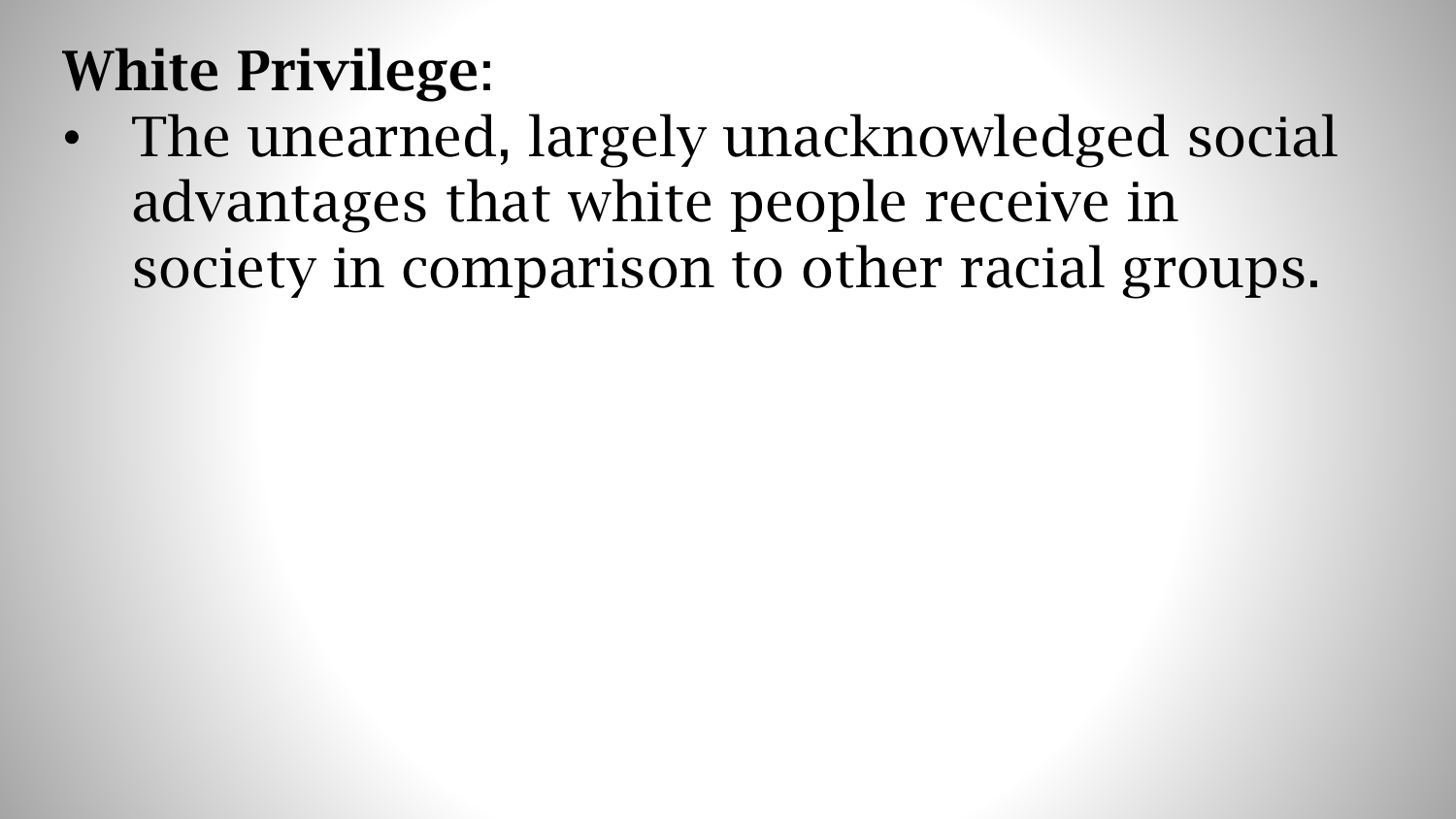# White Privilege:

- The unearned, largely unacknowledged social advantages that white people receive in society in comparison to other racial groups.
- These advantages tend to be taken for granted by white people, but they cannot be similarly enjoyed by people of color in the same context, such as in government, in communities, workplaces, or school.